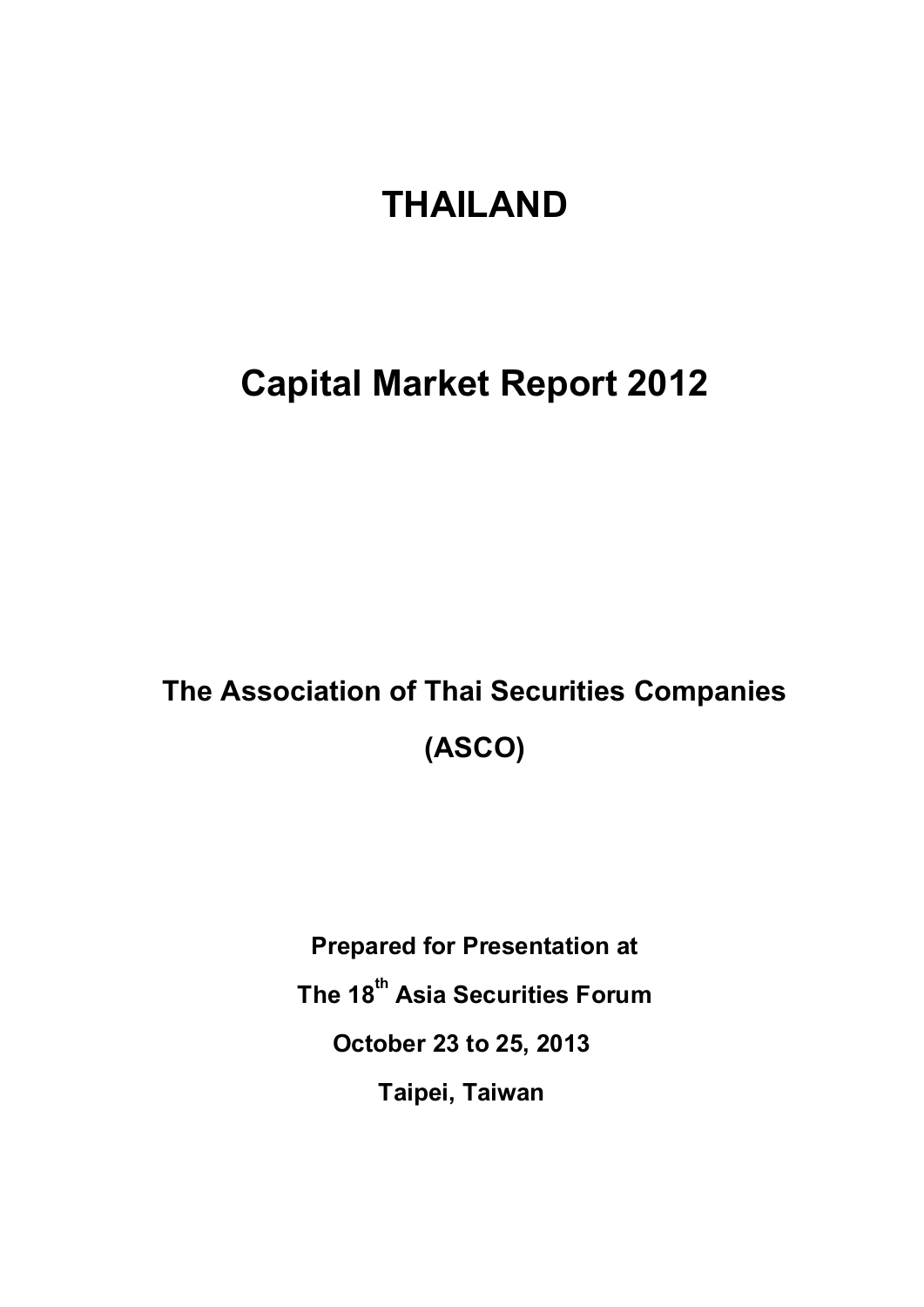# **Review of the Economy, Capital Market and Securities Business in 2012 and the 1sthalf of 2013**

### **1. Executive Summary**

The Thai economy in 2012 grew by 6.5%, an increase from the growth rate of 0.1% of the previous year (Figure 1), due to the recovery of domestic demands resulting from the government sector's economic stimulation measures and investments necessitated by the severe flooding in 2011. Exports grew at a lower rate than that of 2011, which was caused by the impact of the flooding on some export-oriented industries, the weakened foreign demands and the appreciation of Thai Baht. Imports of goods and services also grew at lower rates due to the slowdown of export-oriented production. Private consumption expenditure and private investment were major keys to economic growth, increased by 6.7% and 14.4%, respectively. Headline inflation in 2012 rose from 2011 by 3.0%, while unemployment remained low at 0.5%. For 2013, The National Economic and Social Development Board (NESDB) projects Thai GDP growth to be in a range of 3.8-4.3%, as exports is expected to pick up slowly in tandem with gradual improvements in the global economy.

Despite a number of several external uncertainties last year, the Stock Exchange of Thailand (SET) hit a new 17-year record high of 1,397.19 points on December 27, 2012. Average daily trading turnover reached the top ranking of ASEAN for the first time and the market capitalization set an all-time record high, surpassing the country's GDP for the first time in history. For derivative trading, the trading volume of the Thai Futures Exchange (TFEX) also reached a historic high, supported by rising trading of the SET50 Index Futures and the Single Stock Futures, which rose along with the Stock Exchange.

Beginning 1 January 2012, the two significant developments in securities business took effect; the liberalization of the licensing regime and liberalization of brokerage commission fees. Even though commission rates can now be fully negotiated and expected to be driven down further by more intense competition, brokerage revenues from securities trading remained high as a result of new record high trading volume in both securities and derivatives markets. Thus, the securities industry reported an increase in net profit by 26.1% from 2011. In preparation for the ASEAN Economic Community (AEC) in 2015, many securities companies started their cross-border securities trading through the ASEAN Exchange Linkage and all integrated their systems with the new trading system, the SET Connect, which operates speedily and can accommodate large volumes of trading expected in the future.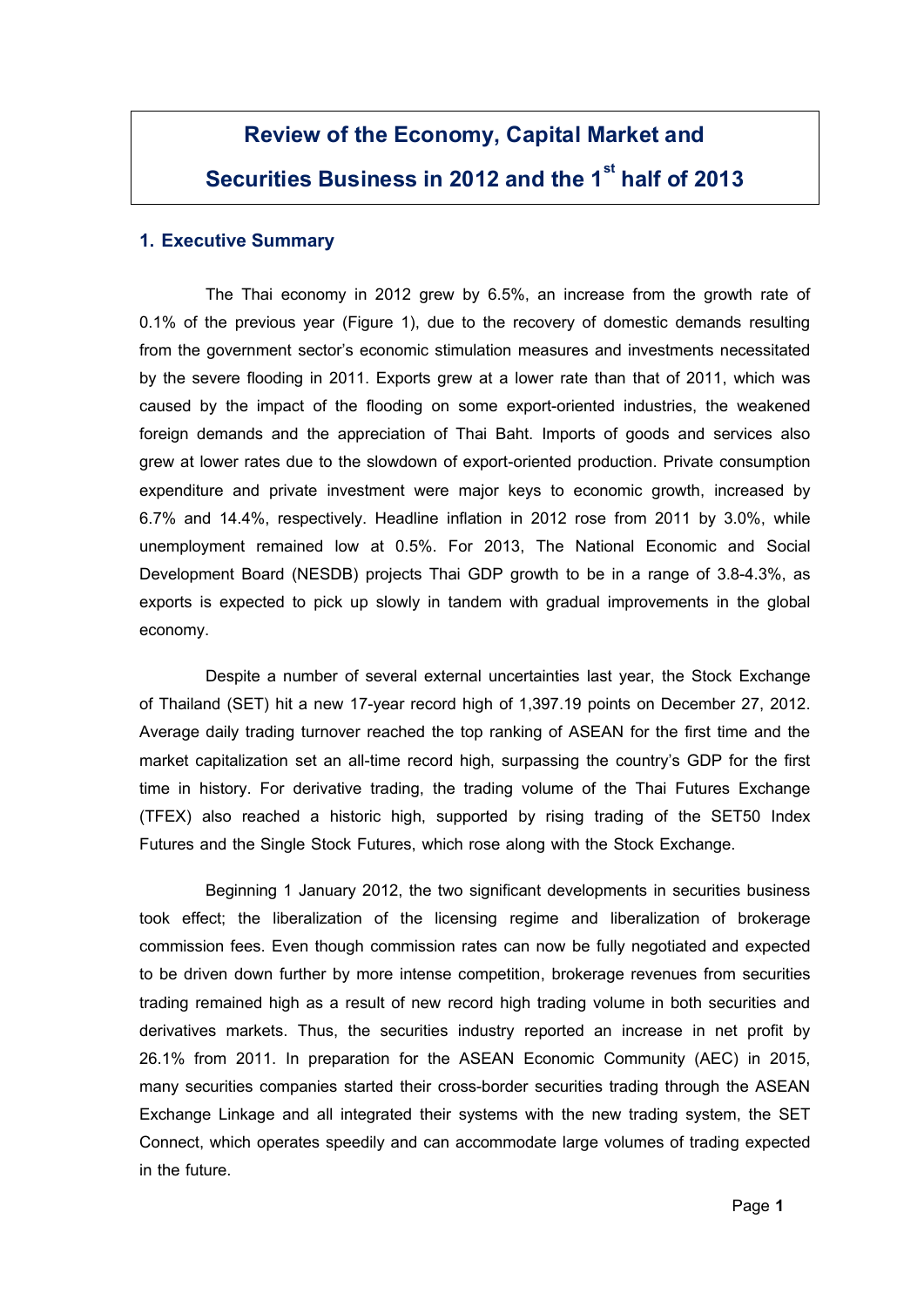#### **2. The Thai economy**

The Thai economy in 2012 grew by 6.5% (Figure 1), compared with just 0.1% in the previous year, boosted by the recovery of domestic demands after severe flooding in 2011. **Private consumption** contributed about half of total GDP growth, increased by 6.7% from 1.3% of the previous year. Consumption was stimulated by favorable employment condition as well as several government stimulus measures such as the nation-wide minimum wage hike to 300 Baht per day, the starting monthly salary of fresh university graduates to 15,000 Baht, the tax rebate to first-time buyers of domestically made cars, as well as the rice pledging schemes aimed at increasing farmers' income. **Private investment** increased at a rate of 14.4%, a marked rise from 7.2% in 2011, driven by the reconstruction of flood-damaged factories, houses, and other infrastructure as well as the replacement of capital equipment.

As regards government spending, the accelerated disbursements towards the end of FY 2012 and in the first quarter of FY 2013 resulted in an increase in **Public consumption** at an increasing rate of 7.5% per year, compared to 1.1% of 2011. **Public investment,** meanwhile, increased at a higher rate of 8.9%, compared to -8.7% of the previous year due to acceleration of disbursements of government capital budgets by the central and local administrations.

Nevertheless, external demand weakened last year. **Exports** grew at a lower rate than that of 2011, dropping from 14.3% to 3.2%, due to the weakened foreign demands in major markets and disruption to export-oriented manufacturing caused by the floods. **Imports** of goods and services also grew at lower rates from 24.9% to 7.8%, due to the slowdown of export-oriented production.



Source: NESDB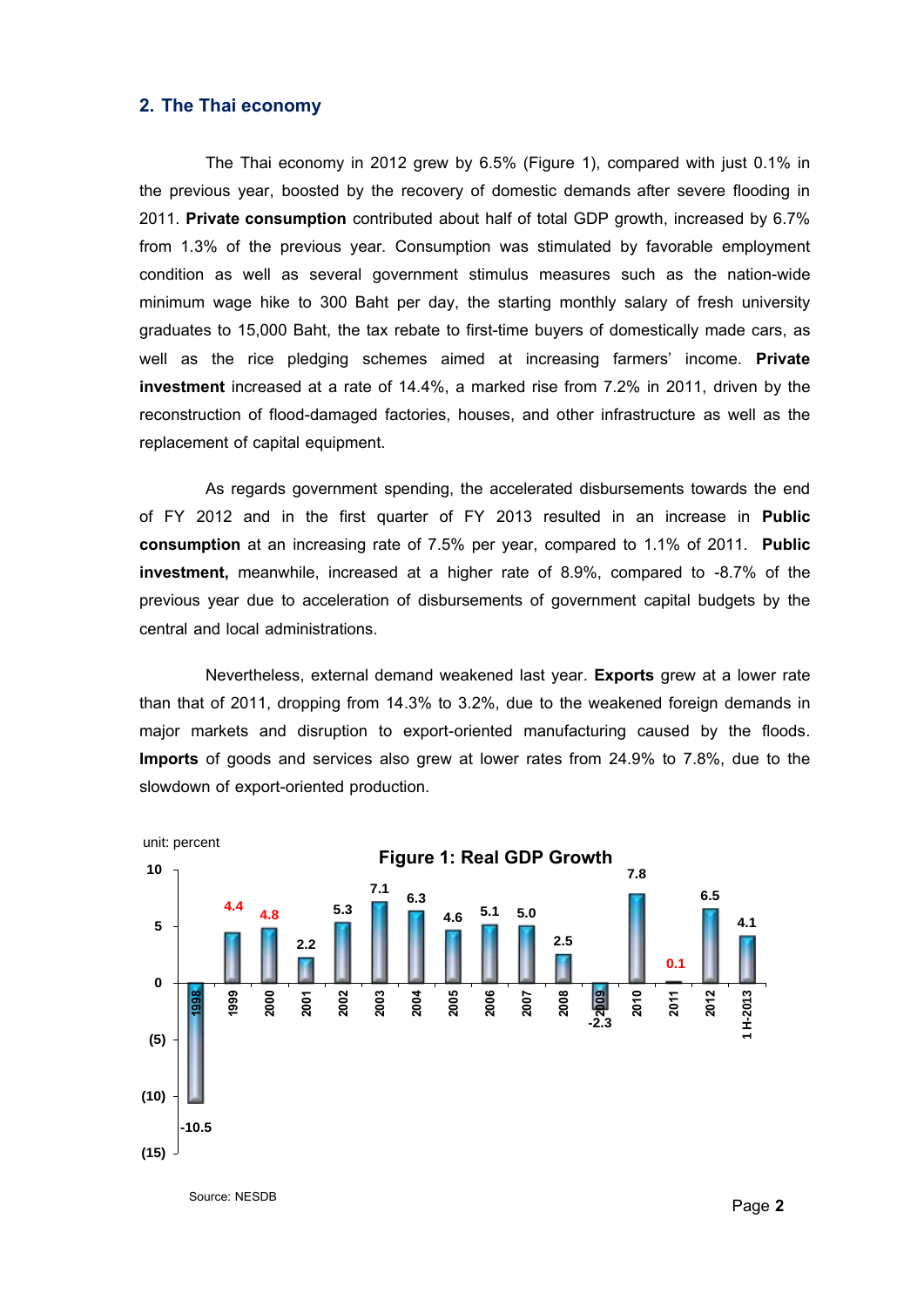In terms of **domestic economic stability**, headline inflation in 2012 rose from 2011 by 3.0% (Figure 2) (Headline inflation in 2011 was 3.81% higher than 2010). This increase at a decreasing rate was due to the slowdown of raw food prices, particularly the meat, poultry and fishery products. Unemployment improved to 0.5% of the total labor force, in line with the economic conditions. For **external stability**, the current account surplus in 2012 dropped significantly from the previous year to USD 0.2 billion, or 0.5% of the GDP (Figure 3), due to the reduced amount of trade balance surplus (Figure 4).



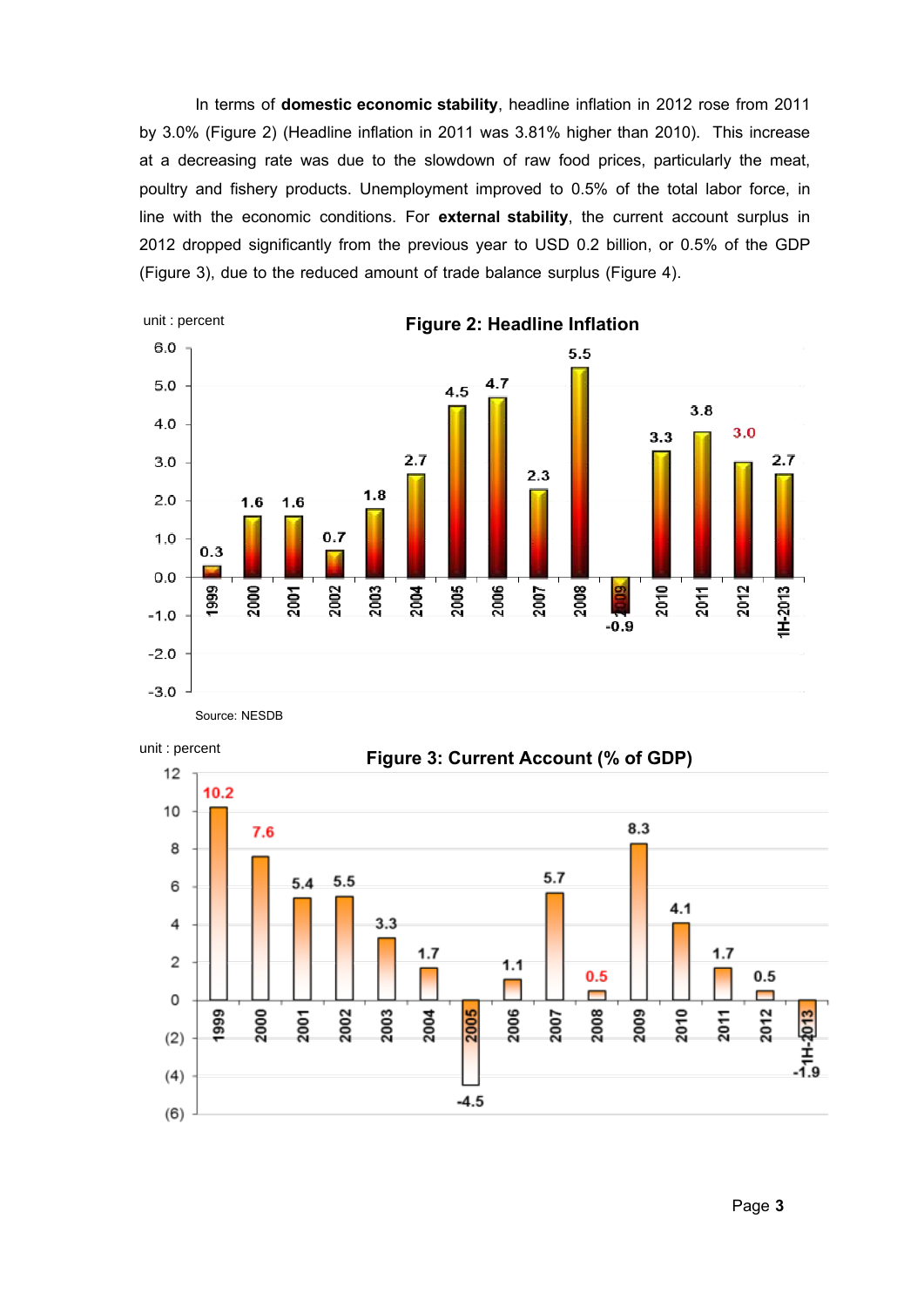

The Thai economy expanded by 2.8% in the second quarter of this year, decelerated from 5.4% in the previous quarter, as a resulted of high base effect, a contraction in exports due to unfavorable global economic condition and the appreciation of Thai Baht, as well as a slowdown in domestic demand. As a result, the economy in the first half of 2013, expanded at a rate of 4.1%.

For 2013, Thai economy is expected to grow within the range of  $3.8 - 4.3\%$ . Exports are expected to expand by 7.4% this year as a result of a gradual recovery of global economy. Private and public consumption is projected to grow by 2.5 and 3.6%, respectively, while public investment is expected to grow by 13.8% due to accelerating government budget disbursement and the implementation of the investment projects under the royal decree on investment loan for water resource management and future development and financial bill for transport infrastructure development plan.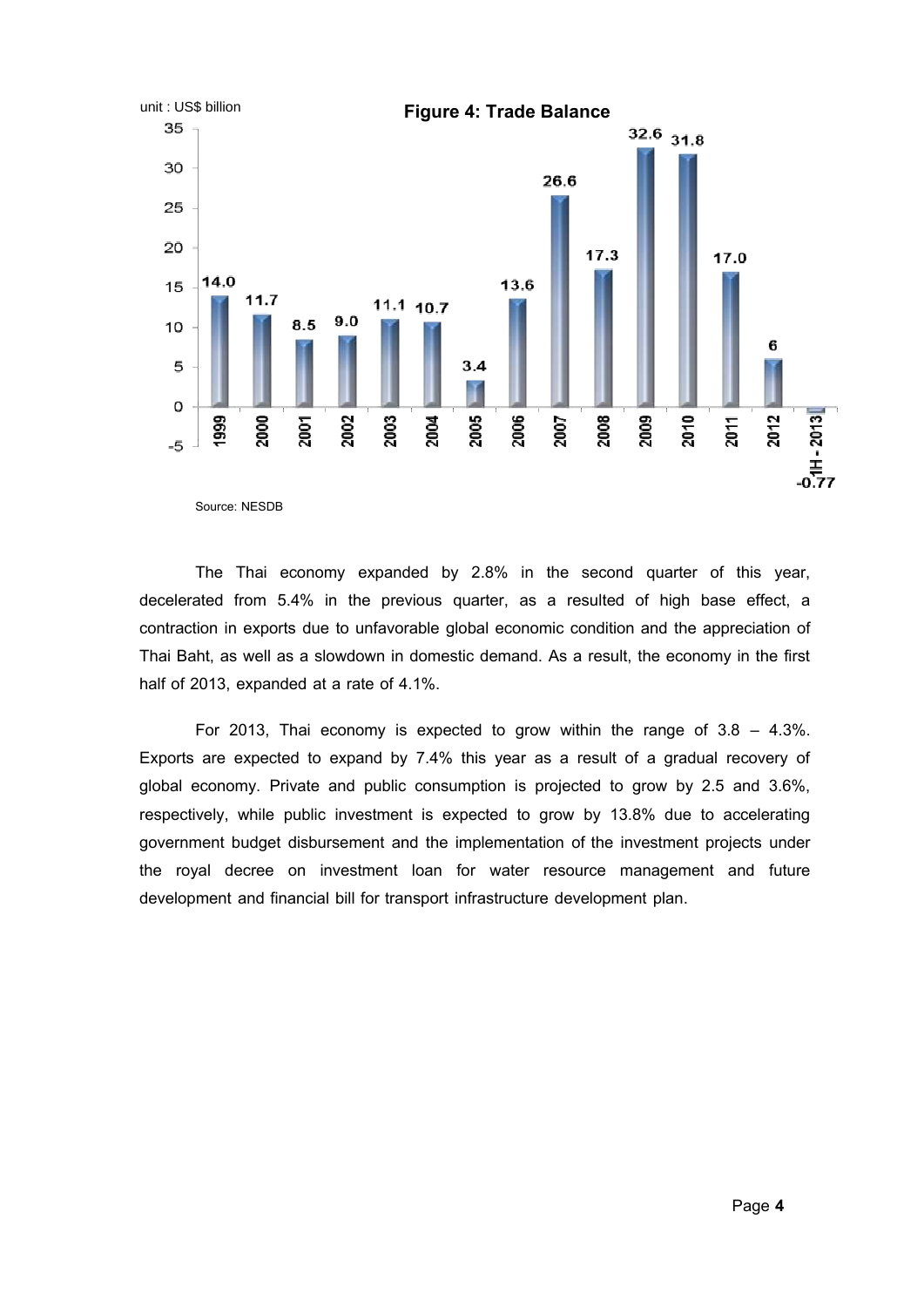In the first half of 2013, headline inflation was at 2.7% and core inflation (excluding fresh food and energy) was at 1.2%. For 2013, Inflation is forecasted at 2.3 – 2.8%. Lower inflationary pressure is mainly caused by the projection of a slowdown in domestic demand and export and import prices. The current account surplus is expected to trim to 0.3% of GDP, or USD1.2 billion as trade balance is likely to register a smaller surplus of USD5.5 billion.

|                                           | 2009    | 2010   | 2011   | 2012             | 2013f       |
|-------------------------------------------|---------|--------|--------|------------------|-------------|
| GDP growth (%)                            | $-2.3$  | 7.8    | 0.1    | 6.5              | $3.8 - 4.3$ |
| Investment (%)                            | $-9.2$  | 9.4    | 3.3    | 13.2             | 6.0         |
| Private(%)                                | $-13.1$ | 13.8   | 7.2    | 14.4             | 4.0         |
| Public(%)                                 | 2.7     | $-2.2$ | $-8.7$ | 8.9              | 13.8        |
| Consumption(%)                            | 0.1     | 4.8    | 1.3    | 6.8              | 2.6         |
| Private(%)                                | $-1.1$  | 4.8    | 1.3    | 6.7              | 2.5         |
| Public(%)                                 | 7.5     | 6.4    | 1.1    | 7.5              | 3.6         |
| Export volume of goods & services (%)     | $-12.5$ | 14.7   | 9.5    | 3.1              | 7.4         |
| Export value of goods (%)                 | $-14.0$ | 28.4   | 14.3   | 3.2              | 5.0         |
| Import volume of goods & services (%)     | $-21.5$ | 21.5   | 13.7   | 6.2              | 7.2         |
| Import value of goods (%)                 | $-25.2$ | 37.0   | 24.9   | 7.8              | 6.5         |
| <b>Trade balance (Bil. USD)</b>           | 32.6    | 31.8   | 17.0   | 6.0              | 5.5         |
| <b>Current Account balance (Bil. USD)</b> | 21.9    | 13.2   | 5.9    | 0.2              | 1.2         |
| <b>Current Account to GDP (%)</b>         | 8.3     | 4.1    | 1.7    | 0.5              | 0.3         |
| $ CPI($ %)                                | $-0.9$  | 3.3    | 3.8    | 3.0 <sub>l</sub> | $2.3 - 2.8$ |

# Table 1: Major Economic indicators

 $f =$ forecast

Source: NESDB

# **3. Thai Capital market in 2012 and 1sthalf of 2013**

# **3.1 Overview of the Stock Market**

As at the end of 2012, **the SET index** closed at 1,391.93 points, rallied 35.8% from the end of 2011 (Figure 5), the highest increase in Asia and the record level in 16 years and 10 months. The increase was attributed to the buying by foreign investors resulting from the higher financial liquidity in the global capital market and domestic economic recovery. The lowest point of the index was at 1,036.21 points in January and the highest point at 1,397.19 points in December. **The MAI index** closed at 415.68 points, increasing from the end of 2011 by 57.3%.

The SET Index at the end of June 2013 finished slightly higher at 1,451.90 points, increased 4.3% from the end of last year, as investors became more cautious due to expectation about the end of the Fed's Quantitative Easing policy. Nevertheless, the MAI index finished at 392.21 points, 5.6% lower from the end of 2012.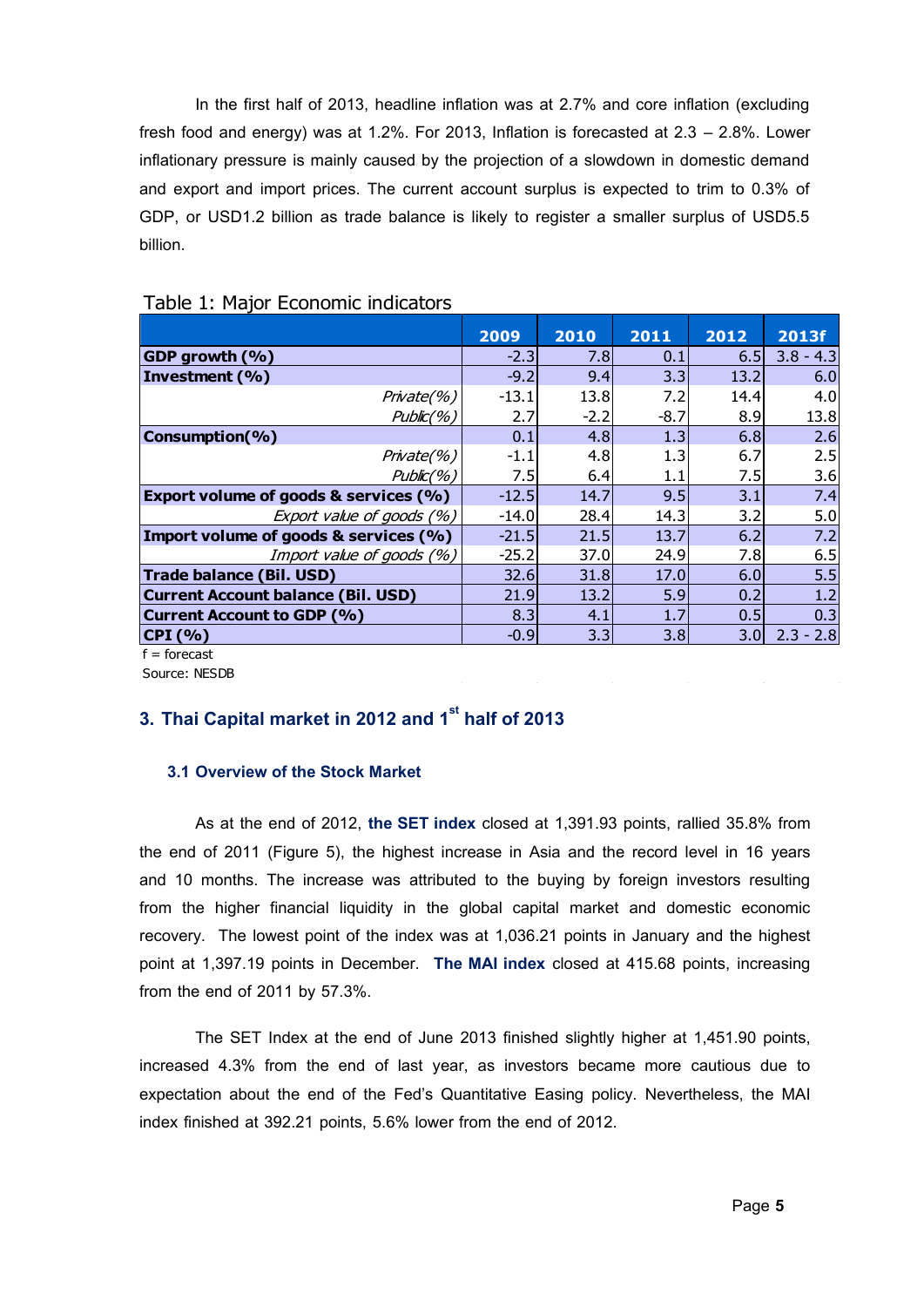

**Market capitalization** of SET and MAI combined at the end of 2012 totaled THB11,964 billion (Figure 6) - the highest since the establishment of the exchanges – rising by 41.0% from the end of 2011, in line with the rising trend of the indexes. At the end of June 2013, the Market capitalization rose to THB12,703 billion following the rise of the SET Index.

**The total numbers of listed companies** in the SET at the end of 2012 and at the end of June 2013 were at 477 and 482, rose from 472 companies in 2011. For the MAI, the number of MAI listed companies at the end of 2012 and June 2013 stood at 81 and 87, increased from 73 companies in 2011. As a result, total number of listed companies in the SET and the MAI were at 558 and 569 at the end of last year and June 2013 (Figure 7).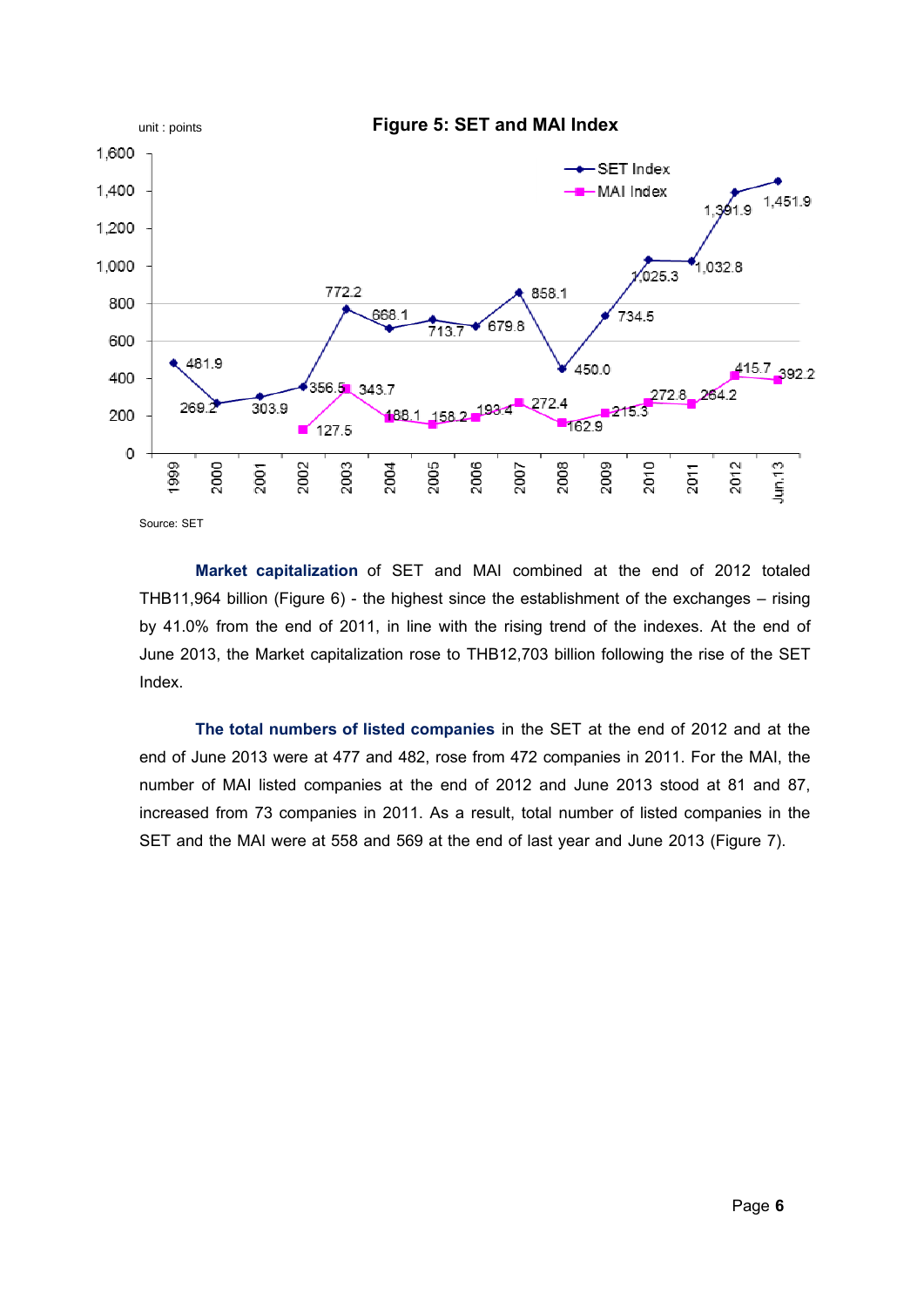



**The P/E ratio** of the SET at the end of 2012 rose from 12.07 times in 2011 to 18.25 times, but fell to 16.47 times at the end of June this year. The MAI P/E ratio increased from 16.4 times at the end of 2011 to 22.8 times (Figure 8) at the end of last year, and then rose again to 24.63 times at the end of June 2013. Meanwhile, the dividend yield of the Thai bourse fell from 3.7% to 3.0% at the end of 2012, and decreased slightly to 2.9% at the end of June 2013.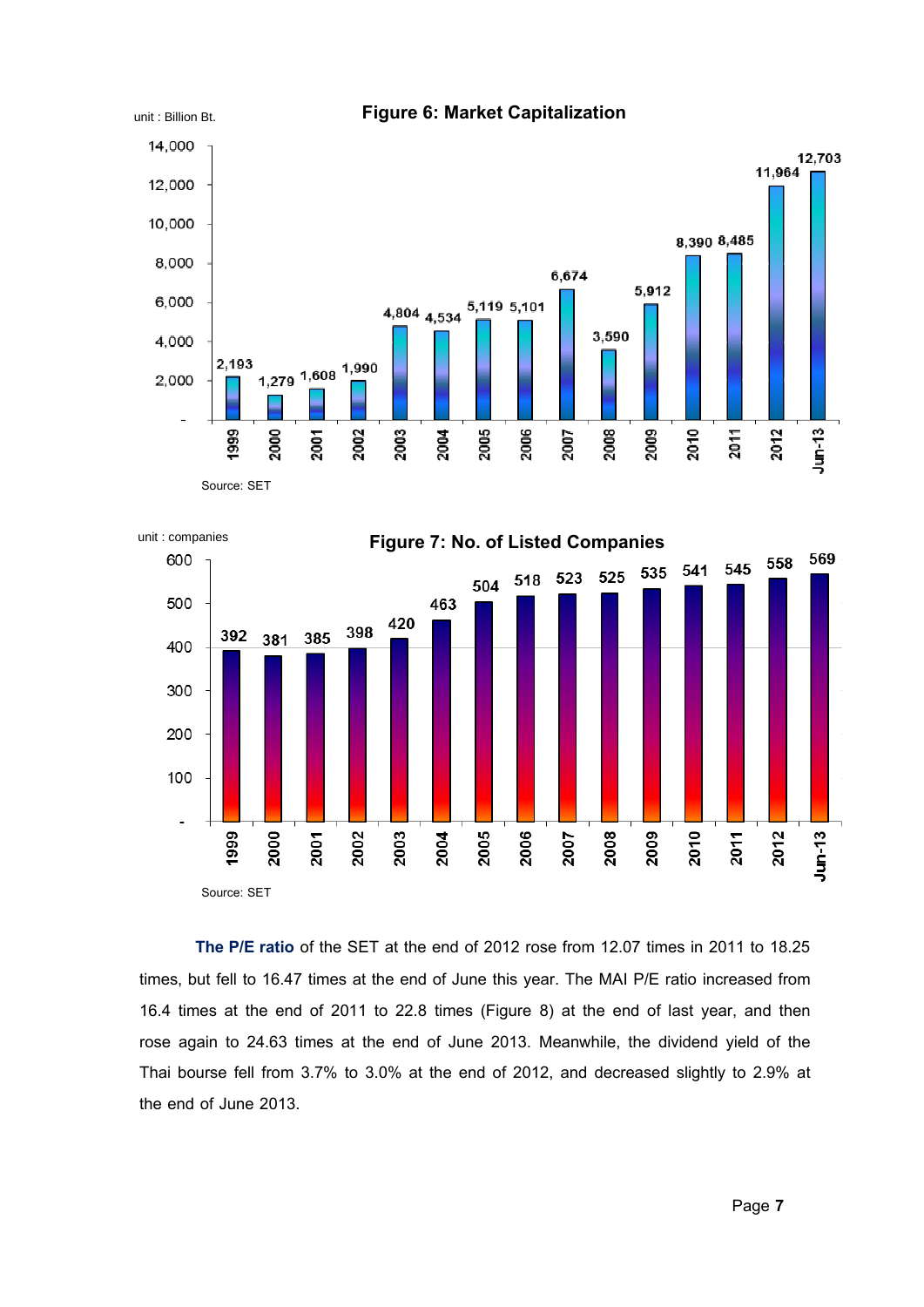

**The liquidity of SET and MAI** were high compared with that of other stock markets in the region. In 2012, the combined turnover of the SET and the MAI totaled THB7,915 billion, rising from 2011 by 10.1%. The average daily turnover was record high at 32,304.36 million Baht in 2012, increasing by 9.6% from 2011. (Figure 9) .

During the first six months of this year, trading volumes of the SET and MAI totaled THB7,439 billion with the average daily turnover surged to THB61,487 million.

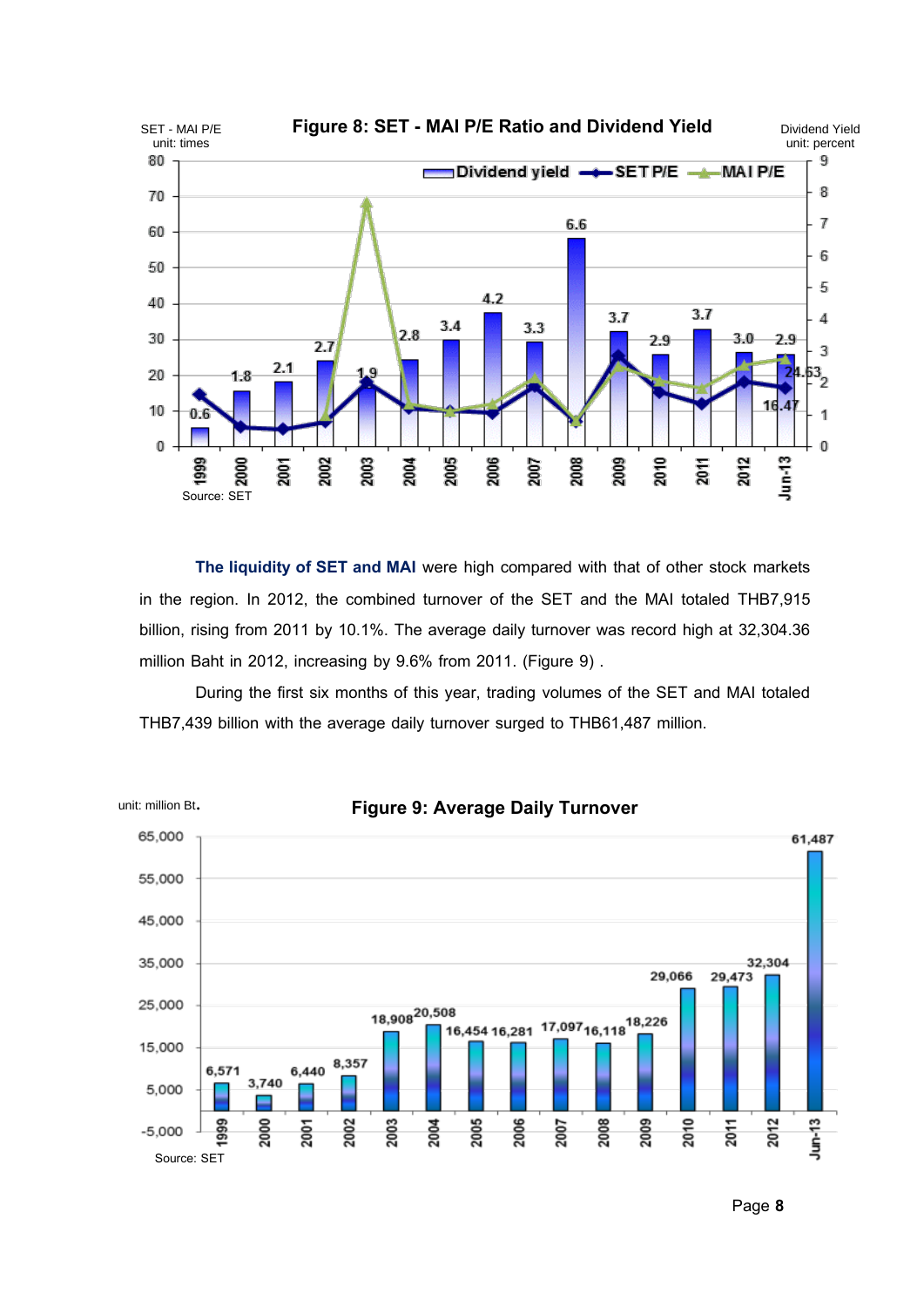In 2012, 55.0% of **the total turnover** came from retail investors, from 54.4% in 2011 while proportion of foreign investors increased to 24.2% from 23.2%, proprietary traders and local institutional traders had a share of 13.0% and 7.8%, respectively (Figure 10). As of June 2013, the proportion of trading by retail and foreign investors slowdown to 51.6% and 23.0%, while the proportion of proprietary traders and institutional investors trading rose to 16.0% and 9.3%.



**Figure 10: Investors Classified by Type**

#### **3.2 Overview of the derivatives market**

During 2012, the volume of trading of the Thai Futures Exchange (TFEX) totaled 10.45 million contracts, or a daily average of 43,823 contracts, rising by 6.5% from 2011, which the daily average was 41,145 contracts. The main reason was the trading of the SET50 Index Futures and the Single Stock Futures, which rose along with the Stock Exchange. By underlying product category, the most traded was the SET50 Index Futures, which constituted 37.6% of the total trading volume, followed by the Gold Futures, the Single Stock Futures and the USD Futures, which accounted for 33.9%, 20.2% and 6.3%, respectively.

Domestic Retail investors were the largest group of derivatives players, representing 53.4% of the total trading, local institutions and foreign investors accounted for 38.9% and 7.7%.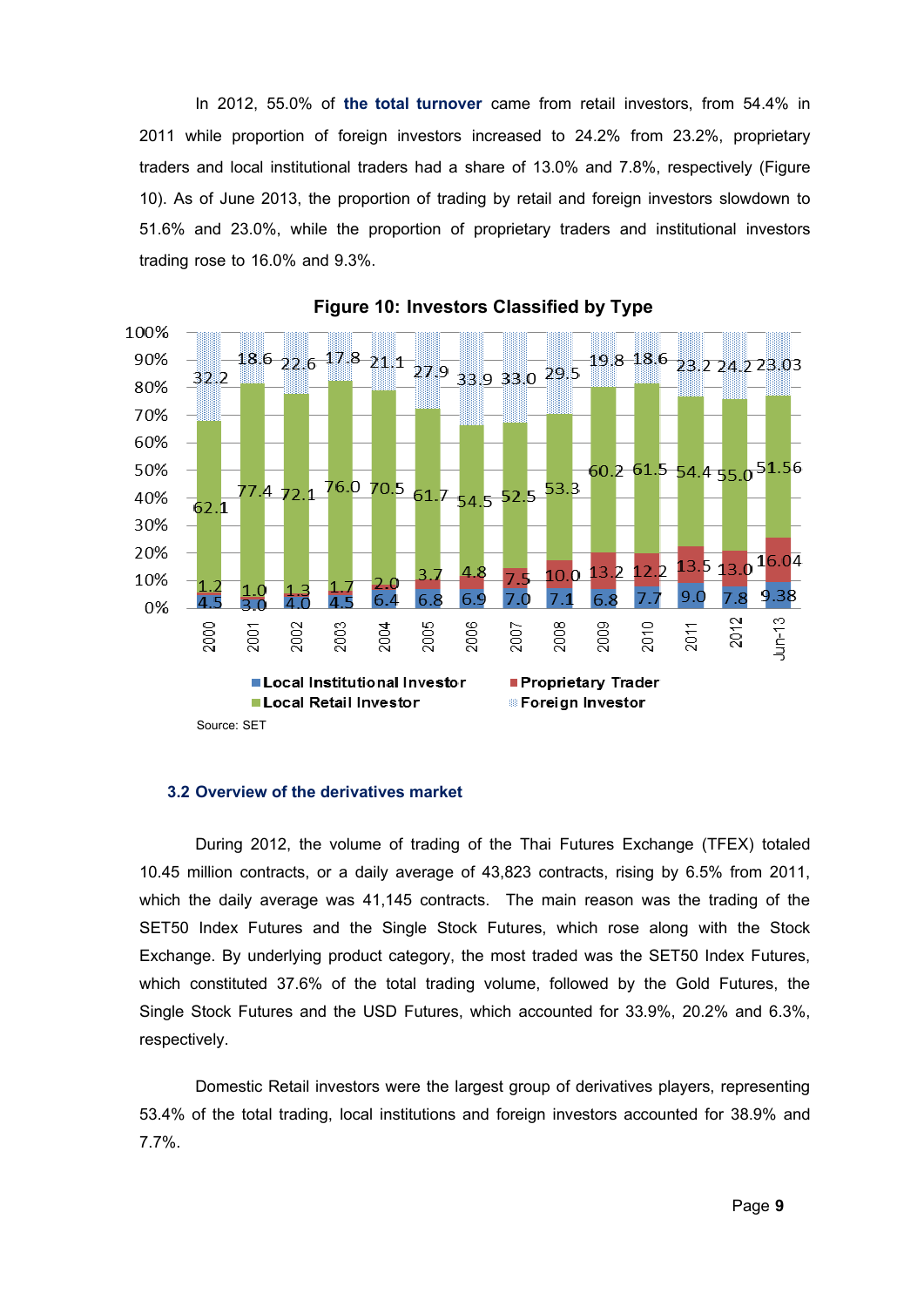As of December 28, 2012, the Thai Futures Exchange had open interest of 238,981 contracts, representing a huge increase of 323.3% from 2011, and 80,893 derivatives trading accounts. In terms of new products, the TFEX launched USD Futures, to be used as a risk management tool for entrepreneurs in June, and Sector Futures, tracking the movement of five major sectorial indices in October, with daily average trading volume at 2,751 contracts and 4 contracts, respectively. Moreover, the TFEX had modified three existing products-SET50 Futures, with two nearest monthly contracts added; SET50 Options, with shortened contract dates and an increased strike price interval (from 10 points to 25 points); and stock futures, with a revised settlement price calculation method that now uses volume weighted average prices, in order to provide more investment choices for investors.

For the first six months of this year, the trading volume of the derivatives market were 9.51million contracts, or a daily average of 78,656 contracts, rising 95.4% from the same period of 2012. The open interest jumped to 178,595 contracts. Trading volume gained from the trading of Single Stock Futures and SET50Index Futures, while trading in Gold Futures slowdown following sentiments in the physical commodity market.

| <b>Type of Instruments</b>                 | 2008      | 2009      | 2010      | 2011       | 2012       | Jan-<br>Jun.2013 |
|--------------------------------------------|-----------|-----------|-----------|------------|------------|------------------|
| 50 Baht Gold Futures                       |           | 311,591   | 792,960   | 1,817,483  | 1,045,370  | 391,587          |
| 10 Baht Gold Futures                       |           |           | 178,463   | 2,171,795  | 2,597,235  | 998,049          |
| Interest Rate Futures                      |           |           | 41        | 429        | 27         |                  |
| <b>Single Stock Futures</b>                | 3,838     | 145,758   | 969,353   | 1,578,092  | 2,168,037  | 4,930,768        |
| <b>SET50 Index Futures</b>                 | 2,099,098 | 2,522,465 | 2,471,302 | 4,316,437  | 4,034,460  | 2,979,816        |
| <b>SET50 Index Options</b>                 | 45,684    | 95,504    | 107,317   | 107,993    | 54,057     | 36,426           |
| <b>Silver Futures</b>                      |           |           |           | 31,567     | 14,590     | 1,182            |
| <b>Brent Crude Oil Futures</b>             |           |           |           | 3,320      | 147,823    | 31,684           |
| <b>USD Futures</b>                         |           |           |           |            | 396,138    | 147,864          |
| <b>Sector Futures</b>                      |           |           |           |            | 191        |                  |
| <b>Total Trading Volume</b><br>(contracts) | 2,148,620 | 3,075,318 | 4,519,436 | 10,027,116 | 10,457,928 | 9,517,376        |
| Source: TFEX                               |           |           |           |            |            |                  |
|                                            |           |           |           |            | Page 10    |                  |

#### **Table 2: Derivative Trading Volume by instruments**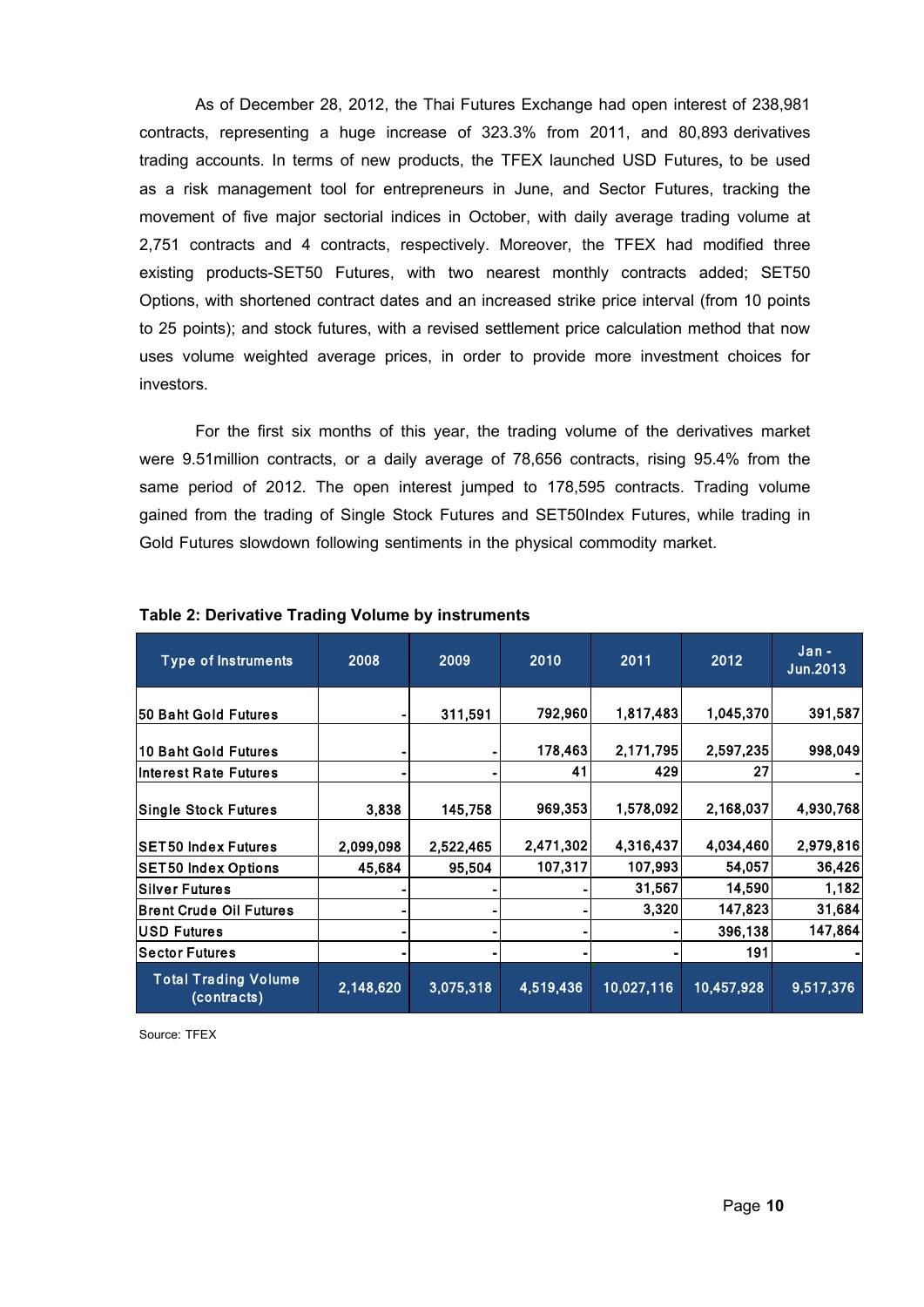#### **3.3 Overview of the bond market**

In 2012, a total of 10.36 trillion Baht of domestic bonds was issued, representing a decrease of 18.4% from 2011, due to the decreases of state enterprise and foreign bonds. The outstanding value of Thai bonds increased. As at the end of 2012, the outstanding value of bonds registered with the Thai Bond Market Association was 8.58 trillion Baht, increasing from 2011 by 17.1%.

Outright trading on the secondary market in 2012 totaled 19.8 trillion Baht, or an average of 80,711 million Baht per day, which represented an increase of 12% from the corresponding period of 2011.

During the first half of 2013 a total of THB4.5 trillion of primary market bonds was issued, decreased by 18% from the same period of last year. The outstanding value and outright trading of bonds registered with ThaiBMA was THB8.87 trillion and THB11.95 trillion, or an average trading of THB98,781 million per day.



Source: ThaiBMA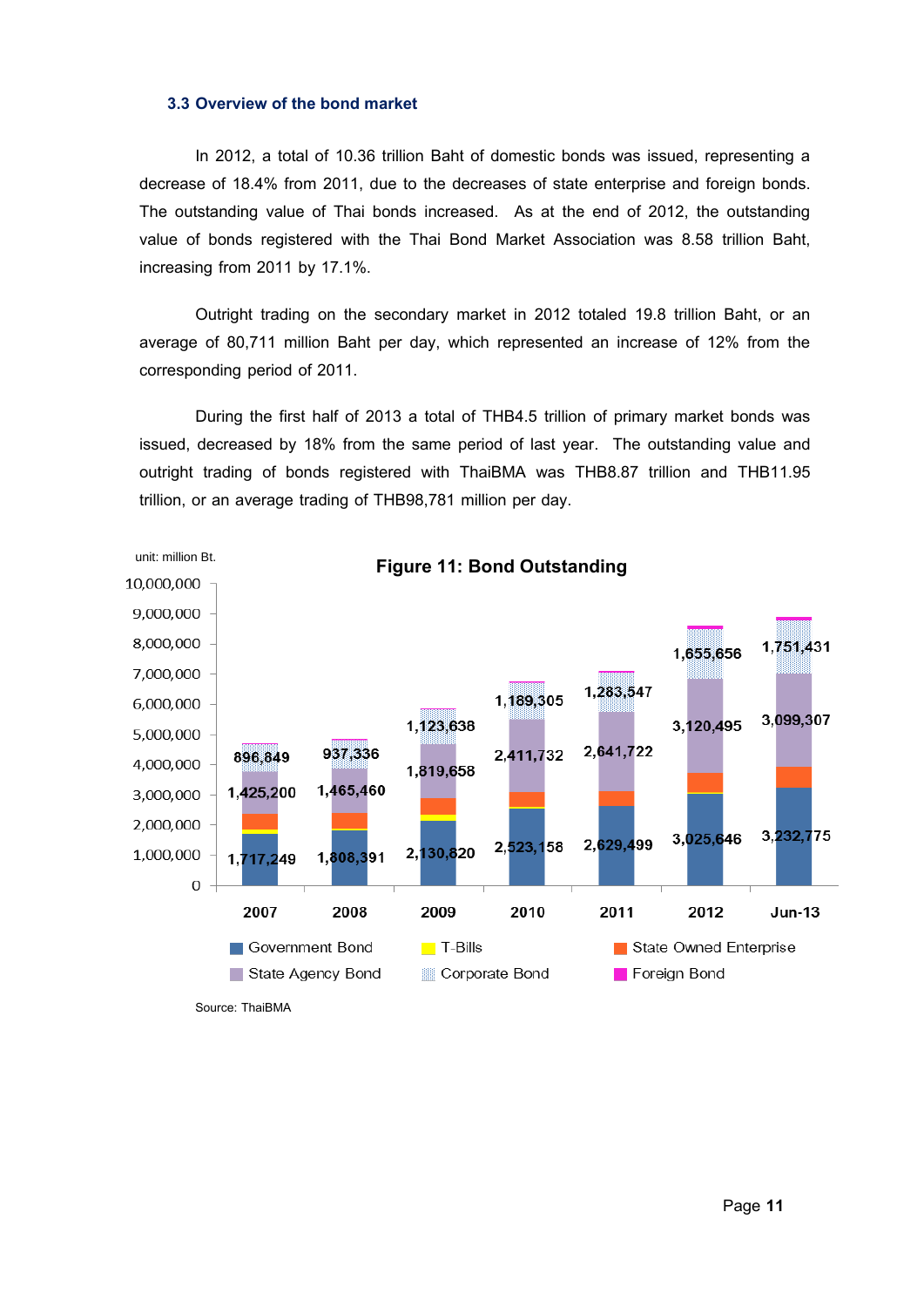#### **3.4 Capital market developments**

Major capital market developments in 2012 – June 2013 can be summarized as follows:

#### **The Office of the Securities and Exchange Commission (SEC)**

1) Starting from January 2012, the two significant developments in securities business took effect;

 Liberalization of the licensing regime - before this year, newly established companies were prohibited from applying for a securities business license. Now, these companies are free to apply for a number of different licenses to operate in the industry. Moreover, existing securities companies will be given opportunities to make appropriate adjustments to their business structures. For example, the securities companies will be able to exercise their own judgments whether to operate every type of securities businesses within one entity or among separate subsidiaries depending on types of products or groups of customers.

 Liberalization of brokerage commission fees - the commission rate is expected to be driven down further by more intense competition.

2) As the lead of ASEAN Capital Markets Forum (ACMF)'s Working Group on Cross-border Offering of CIS (collective investment schemes) and Debt Securities, the SEC coordinated with ASEAN countries to promote cross-border offerings of securities in the ASEAN region. For instance, CIS permitted to be issued and offered to retail investors in a home country should be allowed for public offering in other ASEAN countries on the expedited basis; meanwhile, multijurisdictional offerings of securities can be done in compliance with the ASEAN Disclosure Standards.

3) The SEC approved revision on regulations to allow retail investor to make overseas investment in derivatives traded on foreign derivatives exchange without limiting investment objective, providing that the investment must be made through securities company. The service provider, therefore, is required to comply with rules and practices prescribed by the Association of Securities Companies with the SEC approval.

4) The SEC approved the regulation on listing rule that allowed the SET to use market capitalization of common shares worth more than THB5 billion as a criterion even without record of past operating performance in the early state of operation.

5) Adjustment of the criteria for initial public offering of shares of public companies limited which are holding companies, requiring such holding companies to hold more than 50% of shares with voting right of the subsidiaries operating the core business (whether incorporated domestically or overseas), compared to the 75% original requirement.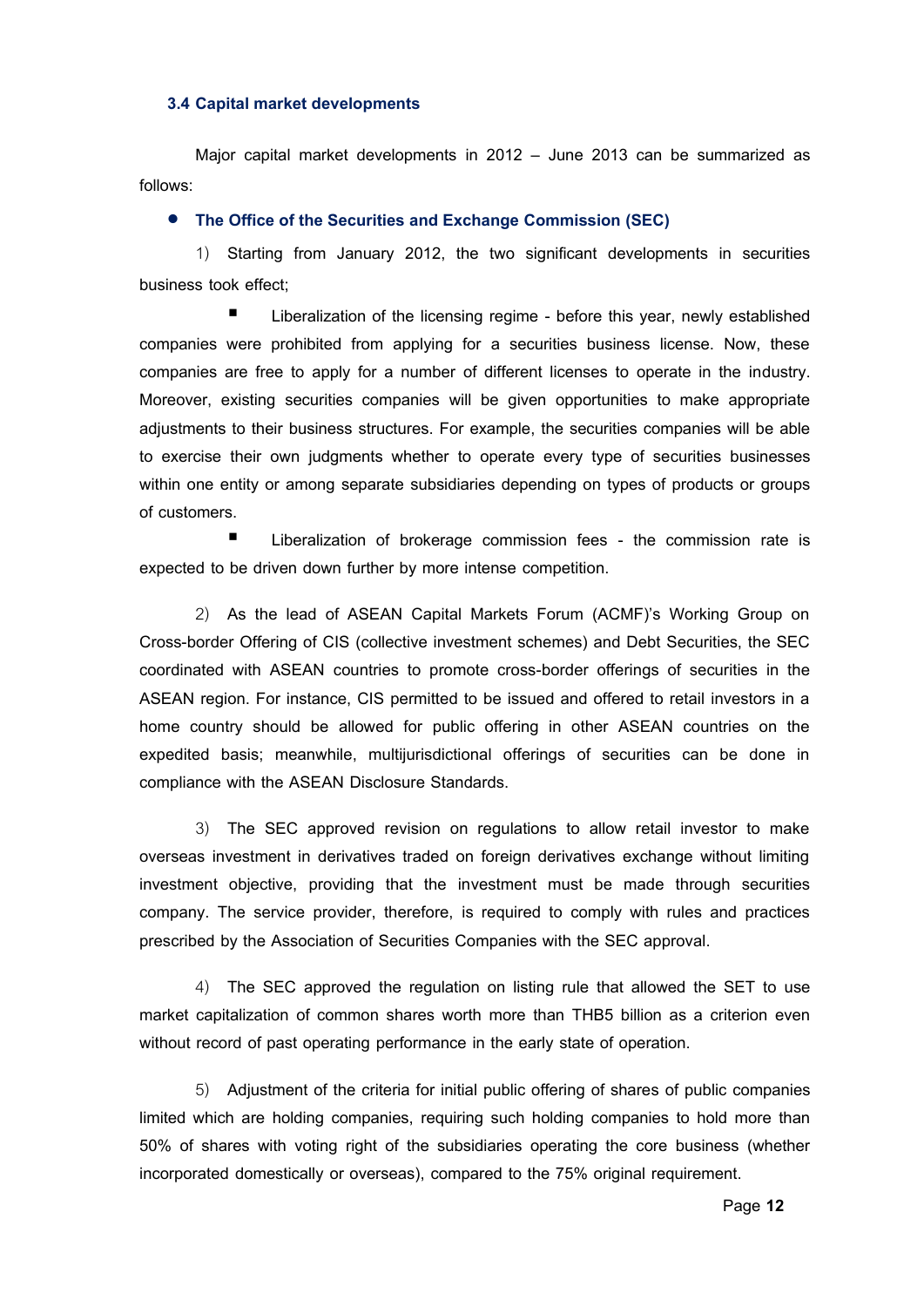6) The SEC launched the regulations on establishment and management of infrastructure funds that can help reduce state budgetary and public debt burden while promoting roles of the private sector in operating and/or investing in the state-owned megaprojects in corresponding with the government policy. The SEC also approved the SET requirements on acceptance of investment units of infrastructure funds to be listed on the exchange to boost the fund's liquidity.

7) The SEC have approved regulations on establishment and management of Real Estate Investment Trust (REITs) to offer a new investment alternative, develop fund raising framework and investment in real estate to be in line with international practice and facilitate more flexibility for investment in real estate.

8) An AI (Accredited Investor) regime was established to provide fund raisers with more alternatives for their instrument issuance and to allow investors with appropriate risk profiles to have more investment choices. The products allowed to be offered for sale to AI's are unrated bonds and AI funds.

#### **The Stock Exchange of Thailand (SET)**

1) The SET launched a new trading system – SET Connect – on September 3, 2012. Its strength lies in the capacity which can accommodate the expected market and business growth, in both trading volume and value. It can also support new financial products in a speedier manner and is capable of handling multi-currency trading through the "FIX Protocol" which allows more convenient linkage with other securities markets.

2) The SET announced its linkage with the Bursa Malaysia and Singapore Stock Exchange through the ASEAN Trading Link on October 15, 2012, allowing a single access point for investors. In addition, the stock exchanges in seven ASEAN countries announced the launch of an upgraded website www.aseanexchanges.org, where information related to ASEAN stock exchanges, share prices and analyses are consolidated at one place.

3) The SET introduced the Operations Master Plan (2012 – 2016) in order to strengthen its operations, covering trading operations, depository, registrar, and clearing and settlement services. In addition, the SET had signed agreement with the Korea Exchange (KRX) to develop clearing and settlement system for equities, derivatives, and fixed-income products traded on SET and TFEX. The clearing system for derivatives market will be rolled out first in the fourth quarter of 2013, followed by that for securities and fixedincome products in the fourth quarter of 2014.

4) The SET and 16 financial institutions jointly signed an agreement to employ the service of the Thai Depository Portal, a system for electronic transmission of securities information and notifications of register book closing for interest and dividend payment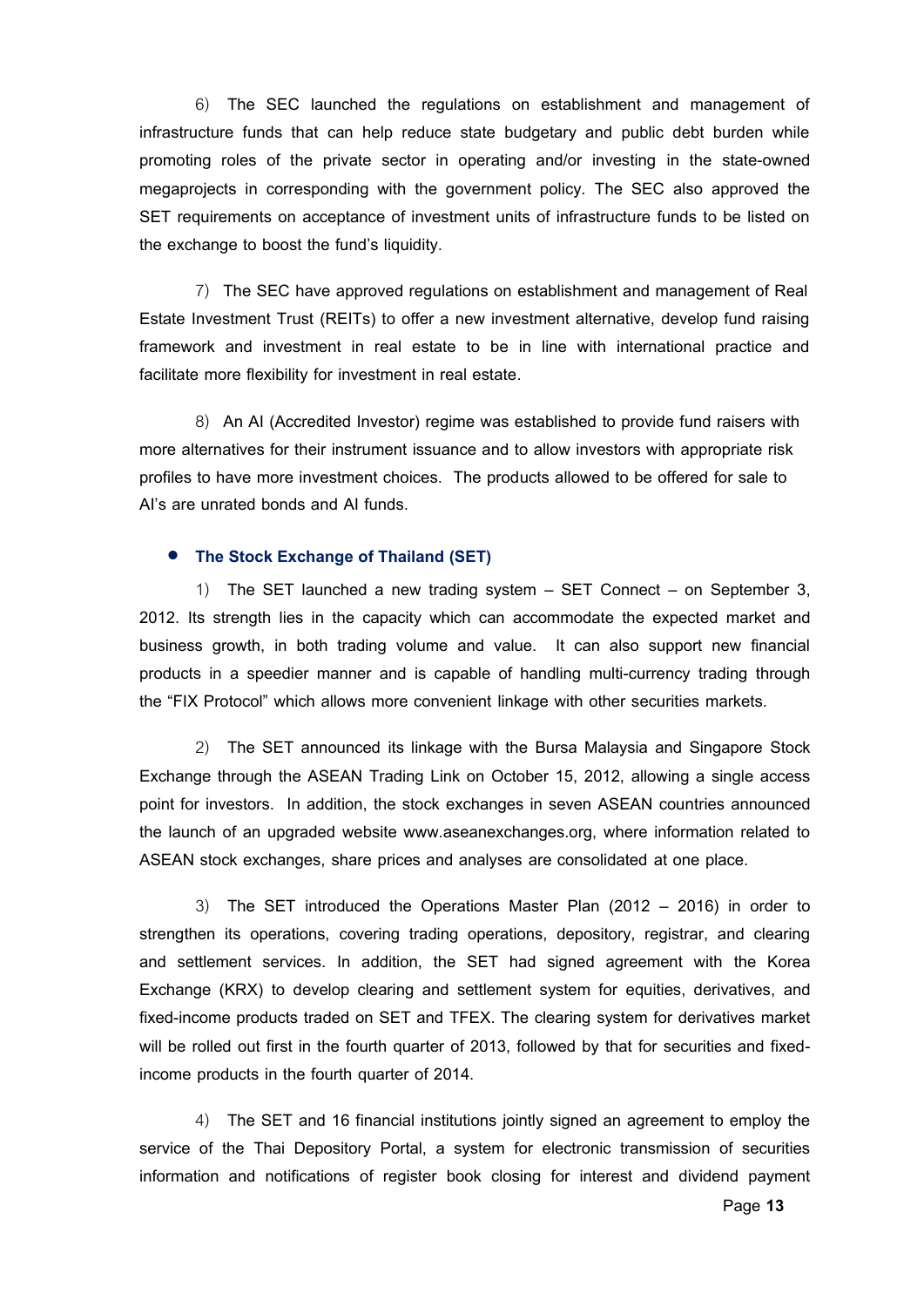between financial institutions (acting as bond and fund registrars) and the TSD. It was developed for servicing bonds and funds kept in scripless form, based on straight-through processing (STP) for immediate transmission after the data entry.

5) A Derivatives Investor Protection Fund (DIPF) was established to protect Thai retail investors investing in the TFEX via a broker in cases where their assets are not returned to them in accordance with their right.

6) The TFEX had launched new products - USD Futures and Sector Futures in June and October, as well as modified three existing products- SET50 Futures, SET50 Options and Single stock futures to match the investor needs.

# **The Association of Thai Securities Companies (ASCO)**

1) In preparation to become a full functioned SRO, ASCO continue to coordinate closely with the regulators in supervising and monitoring business conduct of members. ASCO had issued the securities business code of ethics for ASCO members, along with several notifications and guidelines as followed;

 Guidelines for paying compensation to investment consultants, branch managers and marketing team leaders, as well as the payment of Royalty Bonus.

- Guidelines for organizing sales promotion activities
- Guideline for investment in oversea securities and foreign bond

**•** Criteria for maintenance and improvement of the quality of securities analysts and securities analyses as guidelines for service quality maintenance.

■ Staff dealing rules for member companies to use for prevention of insider trading and conflict of interest arising from employees' performance of their duties.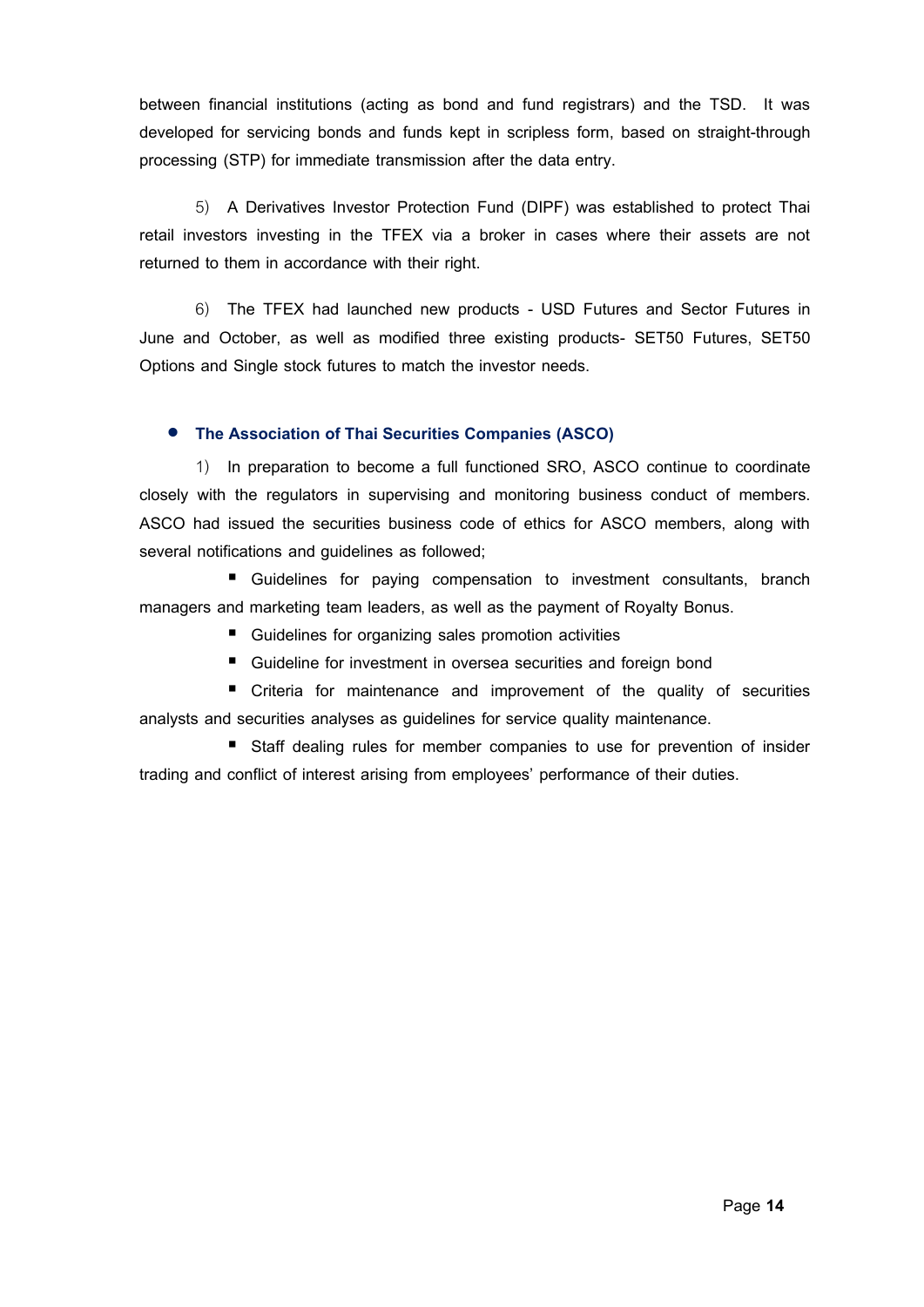#### **3.5 Securities industry**

At the end of June 2013, there were 40 securities companies with brokerage licenses. Of this total, 38 were SET members. As for the derivatives business, 44 companies were licensed as derivatives agents (all of the precious metal related agents had already granted full license from the SEC), while 41 companies were members of the Thailand Futures Exchange Plc (TFEX).

#### **Performance**

The total revenue of the securities industry in 2012 was THB35,636 million, an increase of 6.58 % from THB33,435 million in 2011. Brokerage fees remained the main revenue of the securities business. In 2012, the brokerage revenues from securities trading (equities and derivatives) were THB24,700 million or 69.3% of the total revenue, which was lower than a proportion of 73.9 % of total revenue in 2011.

For the first half of 2013, proportion of brokerage revenue from securities trading slightly increase to 69.9%, followed by gains on securities trading and interest and dividend at 6.3% and 5.5% of total revenue (Table 3).

|                                 | 2011        | 2012        | 1H-2013     |                    |
|---------------------------------|-------------|-------------|-------------|--------------------|
|                                 | (mil. Baht) | (mil. Baht) | (mil. Baht) | % of total revenue |
| Brokerage - Equity              | 21,883      | 22,570      | 20,349      | 69.9%              |
| <b>Brokerage - Derivatives</b>  | 2,818       | 2,130       | 1,287       | 4.4%               |
| Underwriting                    | 338         | 1,118       | 884         | $3.0\%$            |
| <b>Financial Advisory</b>       | 977         | 855         | 224         | $0.8\%$            |
| Gains on Equity Trading         | $-1,011$    | 1,300       | 835         | 2.9%               |
| Gains on Derivatives<br>Trading | 2,738       | 934         | 980         | 3.4%               |
| <b>Interest and Dividend</b>    | 2,502       | 2.640       | 1.607       | 5.5%               |
| <b>Others</b>                   | 3,191       | 4,090       | 2,932       | 10.1%              |
| <b>Total Revenue</b>            | 33,435      | 35,636      | 29,098      | <b>100.0%</b>      |

**Table 3: Revenue of Securities Industry**

Source: SEC

The expenses of the securities industry in 2012 totaled THB24,600 million, an increase of 4.65% from THB23,508 million in 2011, with the major item being personnel expenses, which, in 2012, totaled THB13,507 million, increasing by 1.76% from 2011 (Table 4). Personnel expenses were also the largest expenses for securities companies during the first six months of 2013, accounting for 58.4% of total expenses.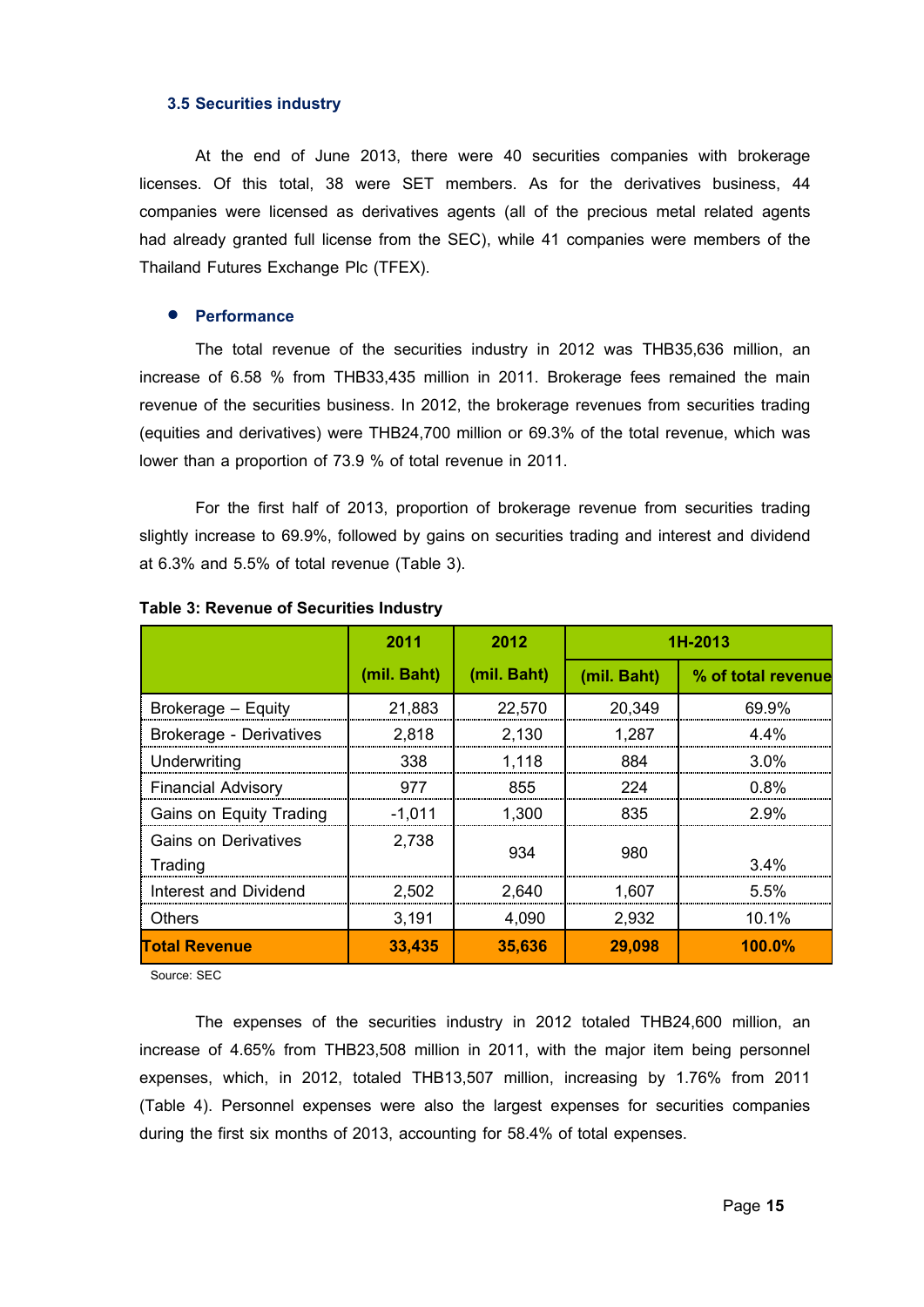|                                                  | 2011        | 2012        | 1H-2013     |                     |
|--------------------------------------------------|-------------|-------------|-------------|---------------------|
|                                                  | (mil. Baht) | (mil. Baht) | (mil. Baht) | % of total expenses |
| <b>Expenses on Borrowing</b>                     | 1,053       | 1,390       | 1,108       | 6.3%                |
| Fee & Services<br><b>Expenses</b>                | 2,510       | 2,657       | 2,008       | 11.5%               |
| <b>Provision for Bad Debts</b><br>& Doubtful A/C | 65          | $-170$      | -19         | $-0.1\%$            |
| <b>Personnel Expenses</b>                        | 13,273      | 13,507      | 10,218      | 58.4%               |
| Premises & Equipment<br><b>Expenses</b>          | 3,137       | 3,382       | 1,803       | 10.3%               |
| <b>Other Expenses</b>                            | 3,469       | 3,835       | 2,376       | 13.6%               |
| <b>Total Expenses</b>                            | 23,508      | 24,600      | 17,494      | <b>100.0%</b>       |

|  | Table 4: Expenses of Securities Industry |  |
|--|------------------------------------------|--|
|  |                                          |  |

Source: SEC

Despite more challenges from the Liberalization of the licensing regime as well as brokerage commission fees in 2012, the securities industry reported an increase in net profit by 26.1% from THB6,720 million in 2011 to THB8,470 million. For the first half of 2013, net profit of securities companies were THB9,164 million, increased 148.5% from the same period of last year.

#### **Financial position**

The total assets of the securities industry at the end of 2011 stood at THB160,607 million, a decrease of 15% from the end of 2010 when the corresponding figure was THB189,008 million. The sources of fun ds at the end of 2011 comprised liabilities totaling THB92,660 million and shareholders' equity of THB67,948 million (Figure 13).

As of June 2012, total assets of securities companies rose by 25.7% from the end of 2011 to THB201,961 million. Meanwhile, liabilities surged by 43.5% to THB132,990 million and shareholders' equity increased slightly by 1.5% to THB68,971 million.